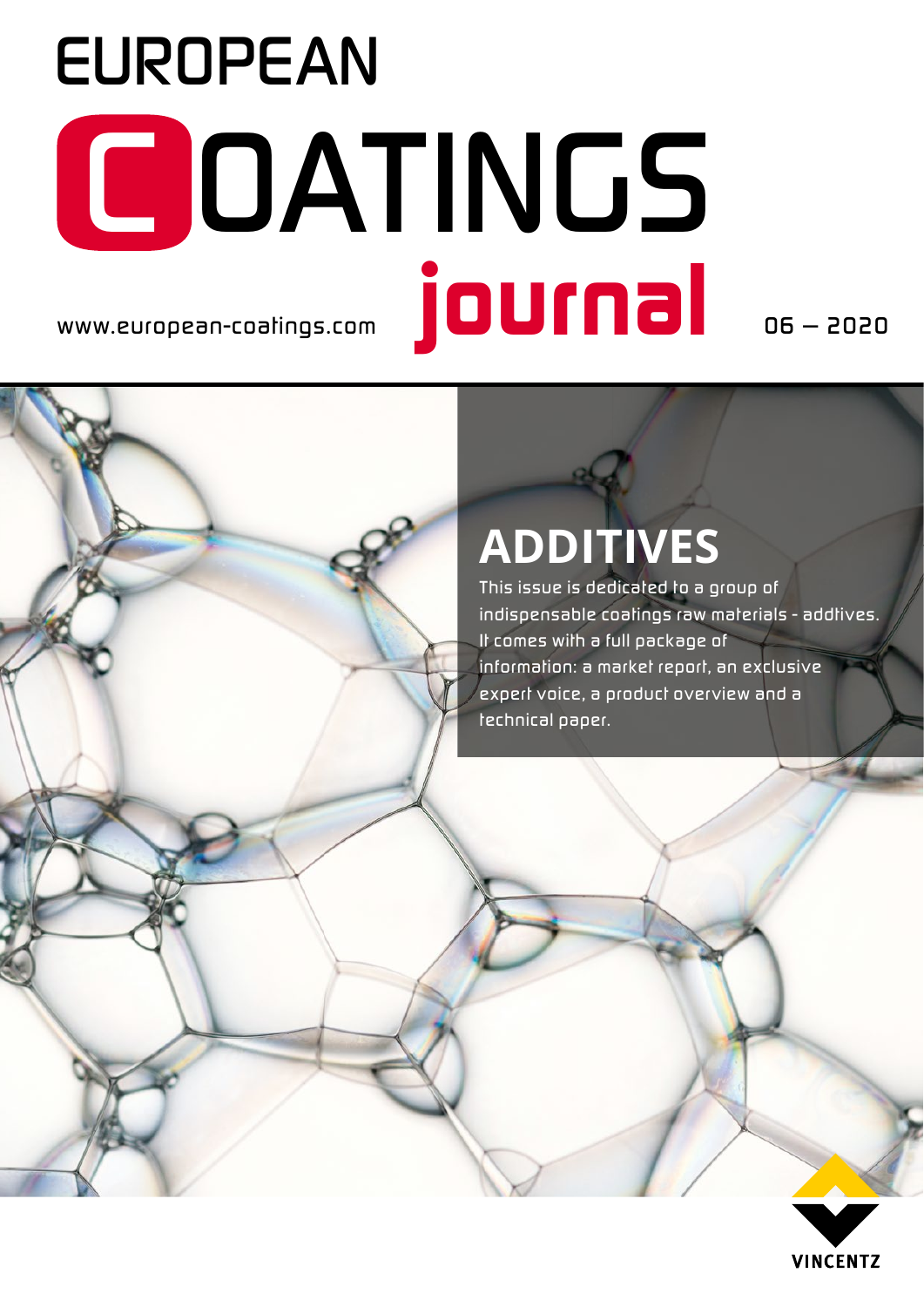#### *RESULTS AT A GLANCE*

 $\rightarrow$  Obtaining measurements of deep-black coatings that correlate well with optical colour perception requires careful preparation of samples and calibration standards, as well as a suitable measurement geometry.

 $\rightarrow$  Instruments with a d/8° geometry are sufficient for many applications.

 $\rightarrow$  To achieve reproducible measurements for deep-black coatings with the highest colour depths, instruments with a 45°/0° geometry must be used, even if the observed values are lower than those obtained with a d/8° setup.

 $\rightarrow$  Tabletop devices are to be preferred over portable devices

Measured values for black coatings are to be found in the L\*a\*b\* colour space, with values below five on the L\* axis. This is equivalent to less than 0.1 % light reflection. With deep-black, high-gloss coatings, such as the standard topcoats used by automotive OEMs, the values of L\* can easily be less than one. The colorimetric properties of a coating system containing carbon blacks can be described using the hue-independent blackness value (jetness,  $M_{\gamma}$ ). The measurement method is specified in DIN 55979. This is complemented by the absolute contribution of hue, dM, which is often also called the undertone. The blackness value specifies the black content, in other words how deep the black is from a colorimetric or optical perspective. The undertone describes the colorimetric or optical perception of the colour shade. The undertone is referred to as blue if  $dM > 0$  and brown if  $dM < 0$ .

coatings. More detailed information can be found in references [1], [2], and [3].

#### **BLACKNESS VALUES**

The measurement described in DIN 55979 was introduced to facilitate better differentiation in the region of lowest reflection and to determine the blackness of black coatings with high colour depths. **The contract of the contract of the contract of the contract of the contract of the contract of the contract of the contract of the contract of the contra** 

S pecial measurement techniques, sample preparation, and attention to detail are prerequisites for the measurement of highgloss, deep-black coatings. Many believe that the device they use to measure colourful surfaces on a daily basis can also be applied for black measurements without any issues. However, as reflection values approach zero, as is the case for deep-black surfaces, certain technical aspects mean the colorimetric evaluation cannot be carried out reliably and reproducibly. As many are not aware of this, measurement results are often obtained which suggest excessive blackness values or overly blue undertones.

A blue undertone is generally preferred for technical applications, especially in automotive topcoat systems, as it yields a more saturated finish and an impression of brilliant colour. Brown undertones are preferred for interior applications, and for wood coatings in particular.

#### **MEASUREMENT GEOMETRIES**

#### *Figure 1: 45°/0° geometry (a) and d/8° geometry (b) for measuring the jetness and undertone.*



> Instrument B: Handheld device with a geometry of 45° / 0° > Instrument C: Tabletop device with a geometry of 45° / 0° The objective of the study was to assess how these geometries influence colour values and whether a certain measurement geometry should be preferred. The introduction provides a short explanation of measurement technology and the approach to characterize black

## **MEASURING BLACK – BUT HOW?**

*By Kai Krauß, Andrea Höpke and Markus Mahn, Orion Engineered Carbons.*

**The colorimetry of deep-black surfaces requires knowledge of the appropriate measurement geometries, required for different jetness ranges. This helps avoid false interpretations.** 

In our last publication on colour measurements in the European Coatings Journal 05/2019 [1], we focused on sample preparation and correct calibration, which have a significant influence on the measurement result. In this part, we look at another aspect, namely which measurement geometry is best suited for each range of colour depths.

#### **OPTICAL COLOUR PERCEPTION**

All measurements should strive to establish a correlation between the measurement result and what can be seen visually. The human eye, in the absence of defects of vision, is still the best measurement instrument we have. Published data, often suggesting very high colour depth values or blue undertones, are of little use if they do not reflect the optical perception and can only be achieved through the selection of a certain measurement geometry.

Therefore, this study uses three typical measurement instruments (two tabletop devices with different measurement geometries and one handheld device) which are often used in the industry:

> Instrument A: Tabletop device with a geometry of d / 8°

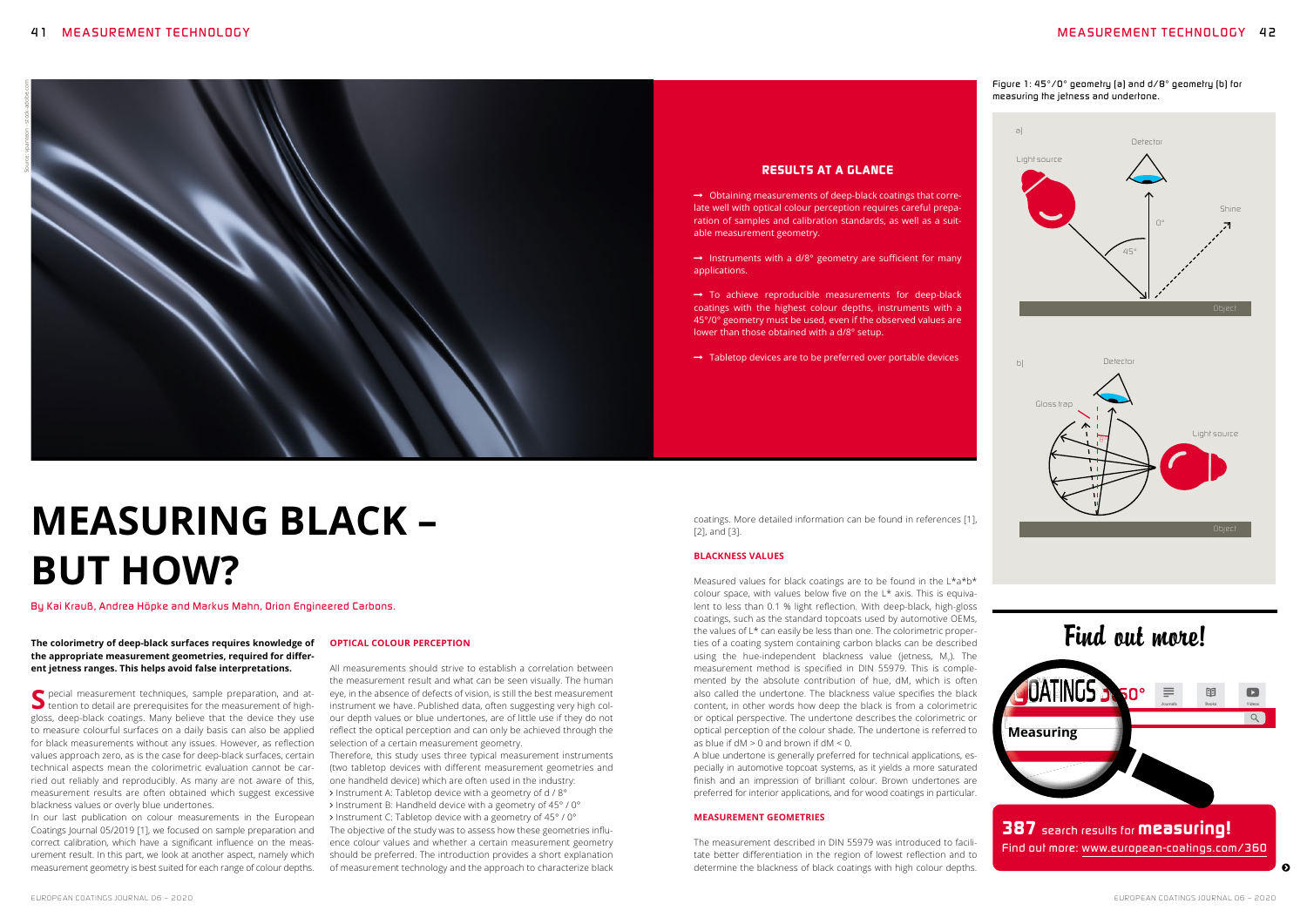#### *4 3 MEASUREMENT TECHNOLOGY MEASUREMENT TECHNOLOGY 4 4*

**•** This places great demands on the measurement technology itself. A large measurement aperture is necessary for accurate measurements, to ensure that the maximum possible amount of reflected light reaches the detector. In addition, the instrument must guarantee an accuracy of at least four decimal places in the measured reflection values, and the software used must be able to process this as well. Replicate measurements should show very

*Figure 2: Jetness (M<sub>v</sub>) and undertone (dM) of samples 1 to 3, measured using the d/8° tabletop instrument at three different spots a, b, c. For each spot, three mean values were determined from five measurements each: M<sub>v</sub> and dM 1,2,3.* 









*Figure 4: Jetness (M<sub>v</sub>) and undertone (dM) of samples 1 to 3, measured using the 45°/0° tabletop instrument at three different spots a, b, c. For each spot, three mean values were*  determined from five measurements each: M<sub>y</sub> and dM 1,2,3.

*Figure 5: Jetness (M<sub>v</sub>) and undertone (dM) of samples 4 to 6, measured using the d/8° tabletop instrument at three different spots a, b, c. For each spot, three mean values were determined from five measurements each: M<sub>v</sub> and dM 1,2,3.* 

With all measurements described here (except for the single measurements in the final section), each reported value is the mean of five different individual measurements, which should help avoid outliers. These five individual measurements are always made on the once again placed three plates on or beneath the respective instru-  $\bullet$ 

*Figure 6: Jetness (M<sub>v</sub>) and undertone (dM) of samples 4 to 6, measured using the 45°/0° handheld instrument at three different spots a, b, c. For each spot, three mean values were determined from five measurements each:* M<sub>v</sub> and dM 1,2,3.

small standard deviations to ensure instrumental noise is at a minimum. The calibration standard employed should be a black hollow body (light trap), since the blackness levels of commercially available black calibration plates usually do not cover the deep-black range of interest for the present measurements.

> *Figure 7: Jetness (M<sub>v</sub>) and undertone (dM) of samples 4 to 6, measured using the 45°/0° tabletop instrument at three different spots a, b, c. For each spot, three mean values were*

The measurement geometry generally varies between 45°/0° or 0°/45° and d/8° or d/0°. In this article, the two most common geometries are compared to each other. The first of these is the 45°/0°

*Figure 3: Jetness (M<sub>v</sub>) and undertone (dM) of samples 1 to 3, measured using the 45°/0° handheld instrument at three different spots a, b, c. For each spot, three mean values were determined from five measurements each:* M<sub>v</sub> and dM 1,2,3.

geometry, as shown in the upper panel of *Figure 1*. The sample is illuminated at an angle of 45° using a circular lamp and measured perpendicular to the surface at 0°.

For comparison purposes, the equally common d/8° geometry was selected. Here, the Ulbricht sphere, a spherical measurement geometry, is used to generate diffuse light (*Figure 1*, *b*). This measurement geometry includes a gloss trap. The results vary depending on whether the trap is open or closed. When it is closed (gloss included), the measurement yields surface-independent colour values, which the human eye is not capable of perceiving by itself. When it is open (gloss excluded), the measured values are close to the impression of the human eye. Therefore, the present experiments were performed excluding the effect of gloss on the measurement (gloss trap open).

#### **CAREFUL PREPARATION AND HANDLING**

The measurement instrument should ideally be placed in a clean, airconditioned environment, since even temperature fluctuations can influence the results in the present measurements, which are close to the instrumental noise level. Each instrument uses its own calibration standards, which can also lead to inconsistent results. Because the state of zero reflection is defined using the black standard, the design and cleanliness of the standard is of crucial importance. Another important prerequisite is that calibrations must be carried out for all measurements; calibration curves stored by the instrument must not be used. Moreover, the careful preparation and handling of samples, described in detail in [1] must be taken into account. If there are a lot of dirt or dust particles in the air, or on the sample to be measured, their reflections can also result in blackness values that are too low. This is especially true when calibrating the instrument.





same spot on the sample, which is a coated plate.

#### **LOW TO MEDIUM COLOUR DEPTHS**

In the first stage, three different samples that fall into the low-tomedium colour depth range were measured. This essentially covers the range of typical architectural and industrial coatings. The coated plates were placed on the tabletop devices or beneath the handheld device, and three measurements made at different points on each sample. At each of these three points (Sample 1a, 1b, 1c in *Figure 2*), five measurements were made three different times, which for example are plotted as three bars for M<sub>y</sub> and three dots for dM. Figures 2 to 4 show very good reproducibility of the jetness measurements for each of the measurement instruments and different geometries used. All bars for the same spots, as well as the bars for different spots, are of approximately the same height. In terms of the undertones (dM values), the d/8° device demonstrates significantly more scatter than the two 45°/0° devices. When making measurements in this range of colour depth, which should be sufficient for most users, the measurement geometry does not have a significant influence. Even a handheld device can provide reproducible results, assuming that it has been calibrated correctly and the sample has been prepared with appropriate care. When using a d/8° measurement device, however, one must also be aware of possible scatter in the values, particularly when measuring the undertone. In case of doubt, the obtained values should be double-checked using a 45°/0° instrument.

#### **HIGH TO VERY-HIGH COLOUR DEPTHS**

As manufacturers of carbon black, most of the requests we receive to support customers in our laboratories are naturally geared toward the very-high colour depth range. Typical fields of application are automotive topcoats, as well as coatings for high-end industrial applications and electronic devices. For this measurement range, we